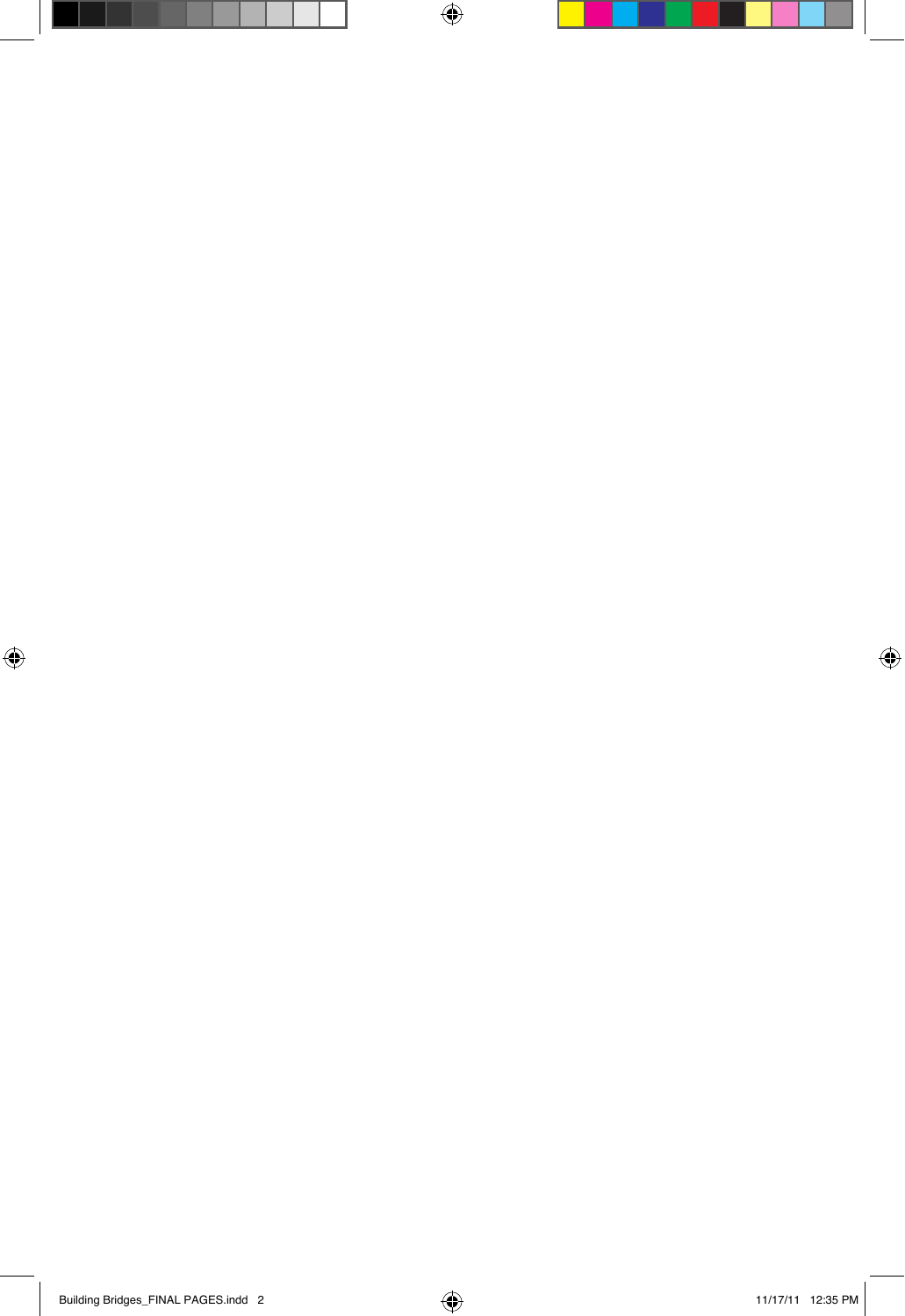# Building Bridges

*Between the Orthodox and Evangelical Traditions*

Edited by Tim Grass, Jenny and Paul Rolf, Ioan Sauca

WCC PUBLICATIONS Geneva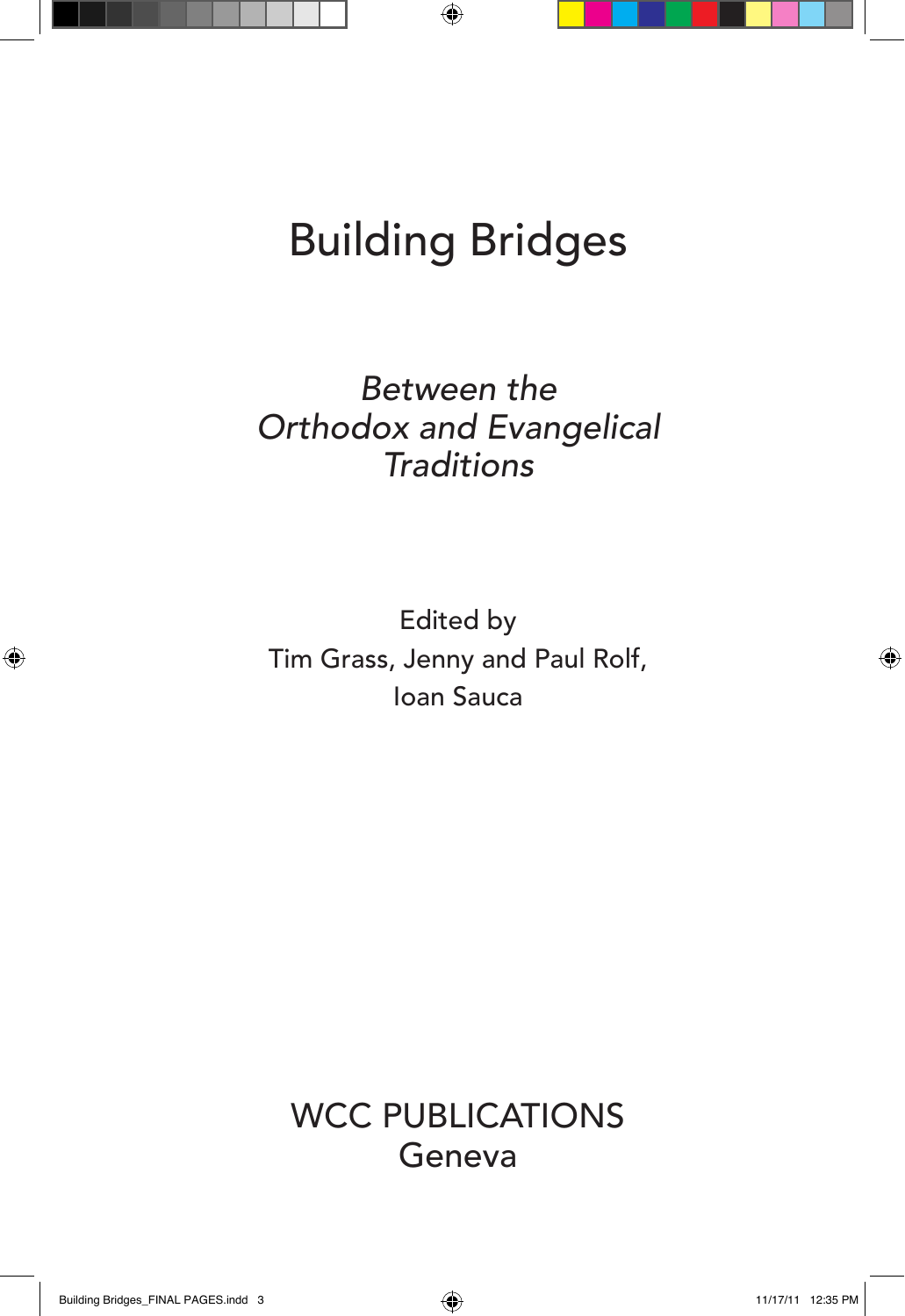BUILDING BRIDGES Between the Orthodox and Evangelical Traditions

Copyright © 2012 WCC Publications. All rights reserved. Except for brief quotations in notices or reviews, no part of this book may be reproduced in any manner without prior written permission from the publisher. Write: publications@wcc-coe.org.

*WCC Publications is the book publishing programme of the World Council of Churches. Founded in 1948, the WCC promotes Christian unity in faith, witness and service for a just and peaceful world. A global fellowship, the WCC brings together more than 349 Protestant, Orthodox, Anglican and other churches representing more than 560 million Christians in 110 countries and works cooperatively with the Roman Catholic Church.*

*Opinions expressed in WCC Publications are those of the authors.*

Cover design: Judith Rempel Smucker Book design and typesetting: 4 Seasons Book Design/Michelle Cook ISBN: 978-2-8254-1553-5

World Council of Churches 150 route de Ferney, P.O. Box 2100 1211 Geneva 2, Switzerland http://publications.oikoumene.org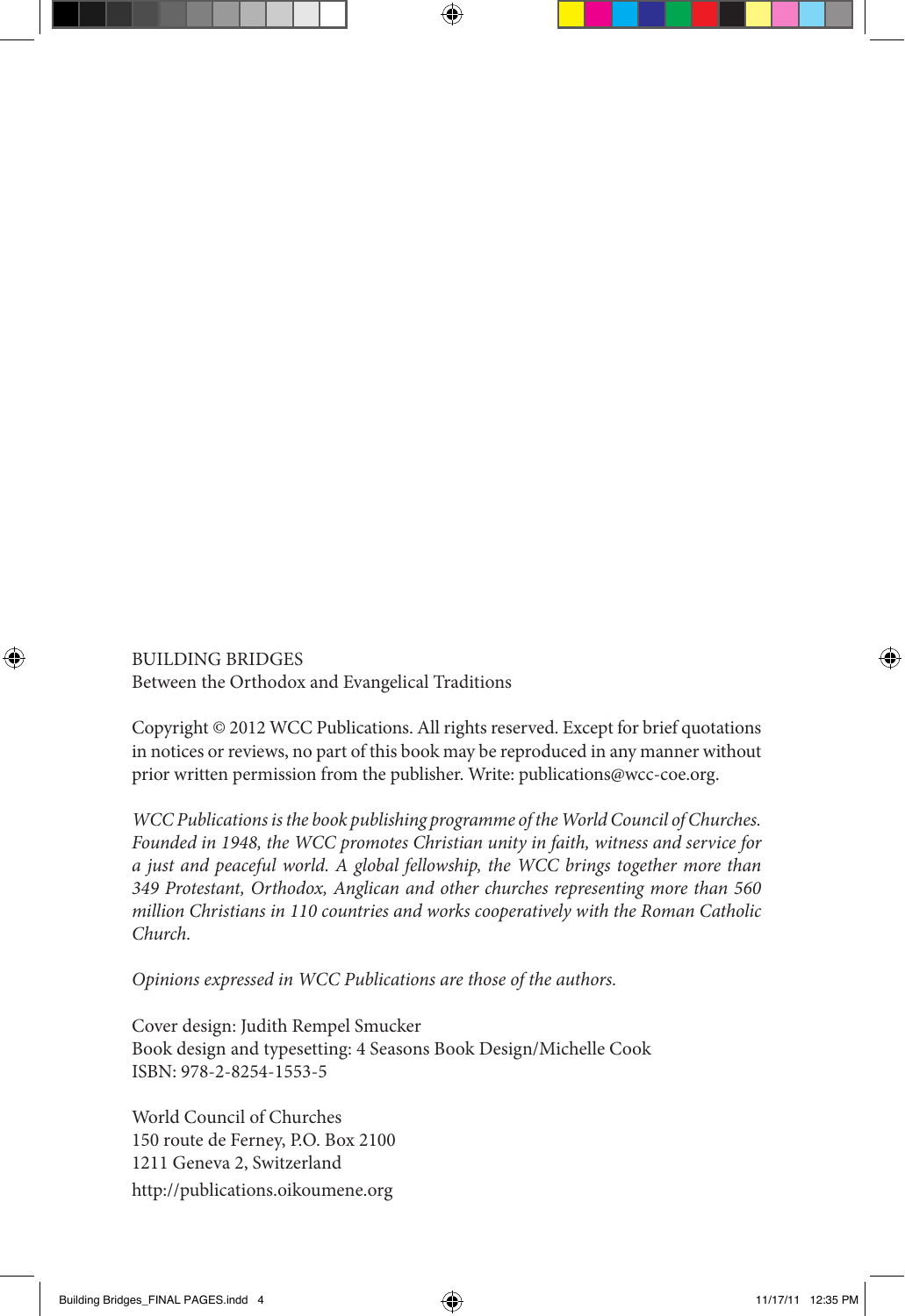## **Contents**

| Contributors                                                                                                | vii |
|-------------------------------------------------------------------------------------------------------------|-----|
| Introduction: Why Orthodox-Evangelical Encounter?<br><b>Ioan Sauca</b>                                      | 1   |
| 1. Dialogue between Orthodox and Evangelicals: The Story So Far<br>Teny Pirri-Simonian and Huibert van Beek | 5   |
| <b>Salvation</b>                                                                                            |     |
| 2. What I Value about the Orthodox Tradition<br>Tim Grass                                                   | 19  |
| 3. What I Value about the Evangelical Tradition<br><i>Vasile Mihoc</i>                                      | 31  |
| 4. <i>Theosis</i> from an Evangelical Perspective<br><b>Emil Bartos</b>                                     | 39  |
| 5. Theosis: The Doctrine of Salvation in the Greek Fathers<br><b>Athanasios Chatzopoulos</b>                | 53  |
| 6. Summary Reports from Workshops                                                                           | 69  |
| The Role and Place of the Bible                                                                             |     |
| 7. How Do We Read and Interpret the Bible? An Orthodox Approach<br><i>Vasile Mihoc</i>                      | 81  |
| 8. How Do Evangelicals Interpret Scripture?<br><b>Richard Beaton</b>                                        | 103 |
| 9. Summary Reports from Workshops                                                                           | 111 |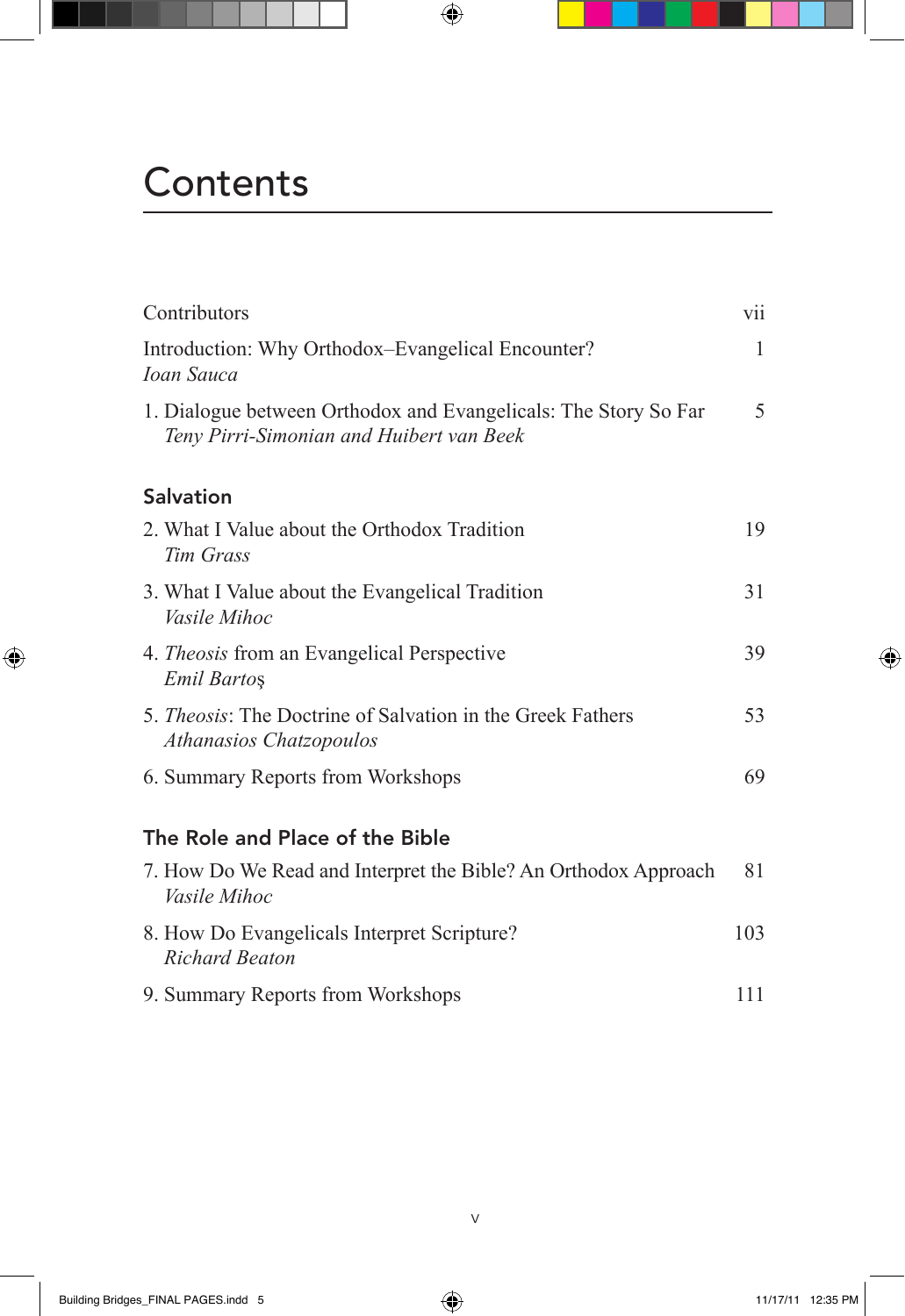#### The Nature and Purpose of the Church

| 10. The Nature and the Purpose of the Church<br>in the Evangelical Tradition<br>Otniel Bunaciu               | 115 |
|--------------------------------------------------------------------------------------------------------------|-----|
| 11. Orthodox Reflections on the Nature and the Purpose<br>of the Church<br>Metropolitan Gennadios of Sassima | 131 |
| 12. Summary of Conclusions                                                                                   | 149 |
| <b>What It Means to Be Human</b>                                                                             |     |
| 13. What It Means to Be Human: An Orthodox Point of View<br><b>Andrew Louth</b>                              | 155 |
| 14. What It Means to Be Human: A Response to Andrew Louth<br>Jim Stamoolis                                   | 171 |
| 15. What It Means to Be Human: An Evangelical Point of View<br>Mark W. Elliott                               | 185 |
| 16. What It Means to Be Human: A Response to Mark Elliott<br>Stelian Tofana                                  | 205 |
| 17. Group Report: Individual and Corporate Aspects<br>of Theological Anthropology                            | 219 |
| A Summing Up                                                                                                 |     |
| 18. Building Bridges between the Evangelical and<br><b>Orthodox Traditions: Some Suggestions</b>             | 225 |
| 19. Three Stories<br>Teodor Oprenov, Tim Grass, Andrew Louth                                                 | 231 |
| <b>Notes</b>                                                                                                 | 237 |
| <b>Suggestions for Further Reading</b>                                                                       | 259 |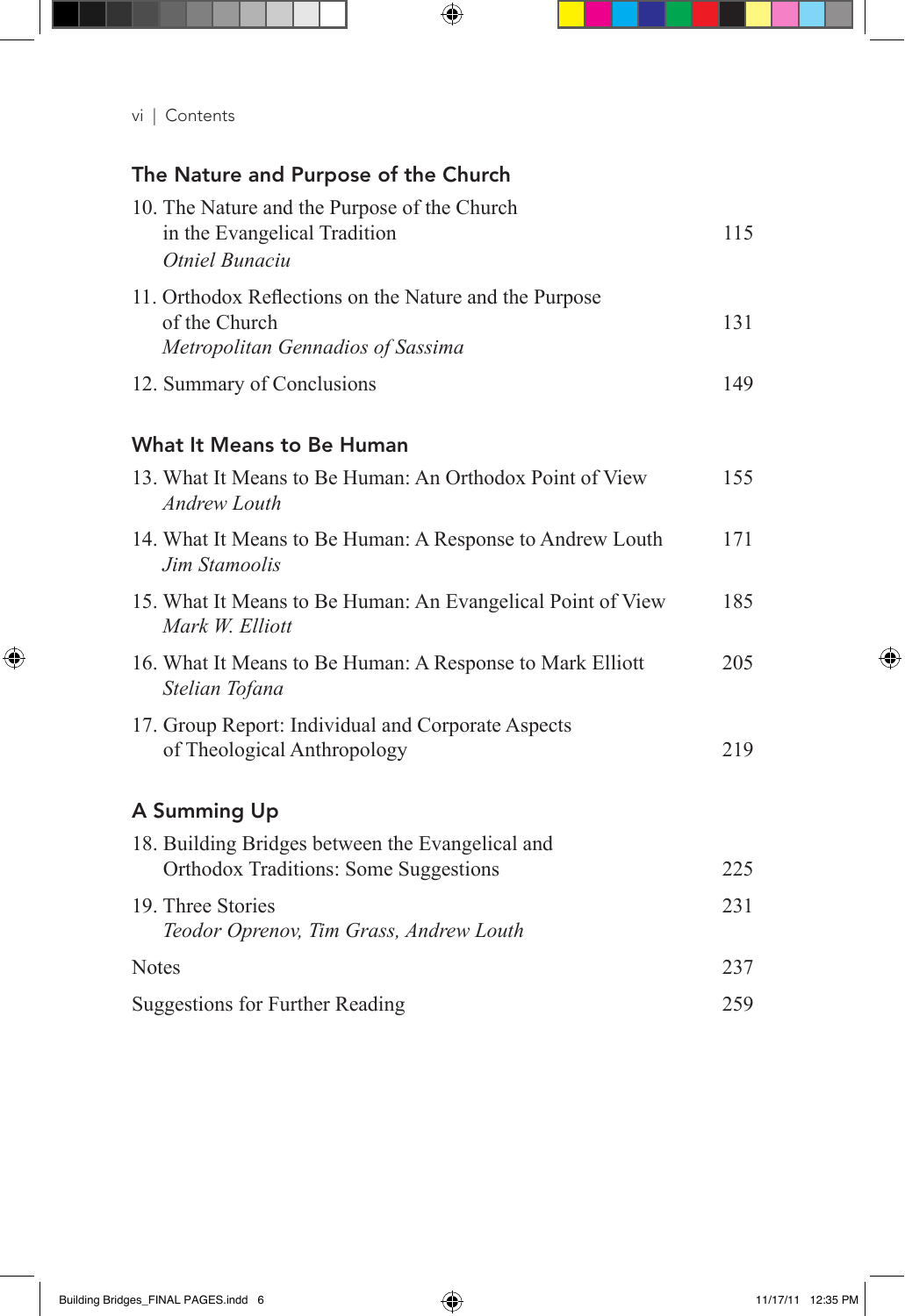## **Contributors**

Rev. Professor Emil Bartoş, Senior Lecturer, Pentecostal Theological Institute, Bucharest

Professor Richard Beaton, Assistant Professor of New Testament Studies, Fuller Theological Seminary, Pasadena, California

Mr Huibert van Beek, Executive Secretary, WCC office for Church and Ecumenical Relations

Rev. Professor Otniel Bunaciu, Principal of the Faculty of Baptist Theology, University of Bucharest; Vice-President and Professor of History of Christian Thought, Systematic Theology and Ethics, Bucharest Baptist Theological Seminary; Professor of Historical Theology, TCM International Institute at Haus Edelweiss, Austria

Professor Athanasios Chatzopoulos, Bishop of Achaia

Dr Mark W. Elliott, Lecturer in Church History, School of Divinity, University of St Andrews

Metropolitan Gennadios of Sassima, Professor of Systematic Theology; Vice-Moderator of WCC Executive and Central Committees; Moderator of the Faith and Order Commission; Co-Chairman, Joint International Commission of Orthodox–Lutheran Theological Dialogue; Secretary, Joint International Theological Commission of Dialogue between the Orthodox Church and the Roman Catholic Church

Dr Tim Grass, Associate Tutor, Spurgeon's College, London

Professor Fr Andrew Louth, Professor of Patristic and Byzantine Studies, Durham University

Professor Fr Vasile Mihoc, Professor of New Testament, Faculty of Orthodox Theology "Andrei Saguna", Sibiu, Romania

Ms Teny Pirri-Simonian, Executive Secretary, WCC office for Church and Ecumenical Relations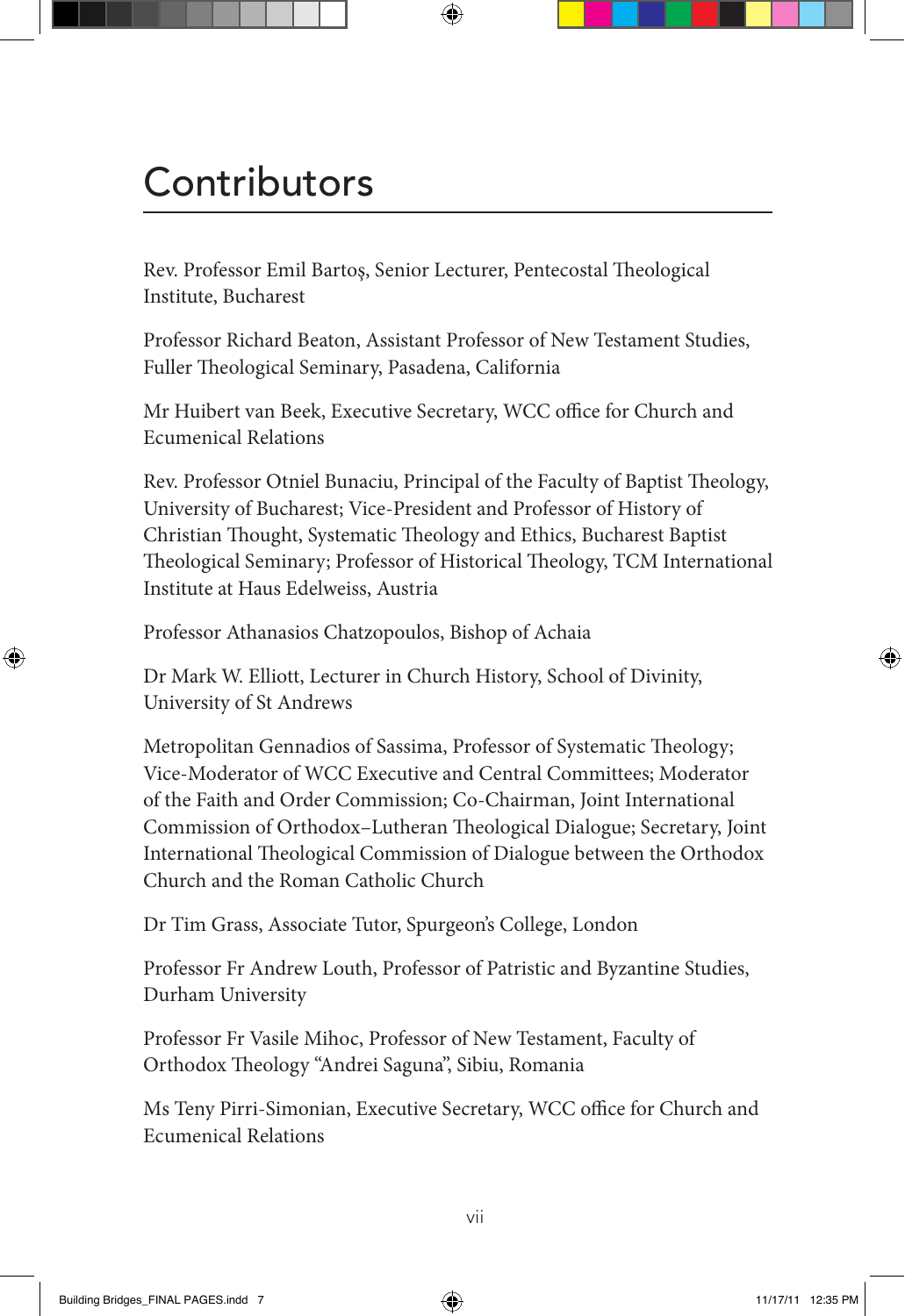Professor Fr Ioan Sauca, Director, Ecumenical Institute, Bossey

Professor Jim Stamoolis, Professor of Biblical Literature, Senior Vice-President for Academic Affairs, Dean of the College and Dean of the Graduate School, Trinity International University, Deerfield, Illinois

Professor Fr Stelian Tofana, Professor of New Testament, Faculty of Orthodox Theology, Babes-Bolyai University, Cluj-Napoca, Romania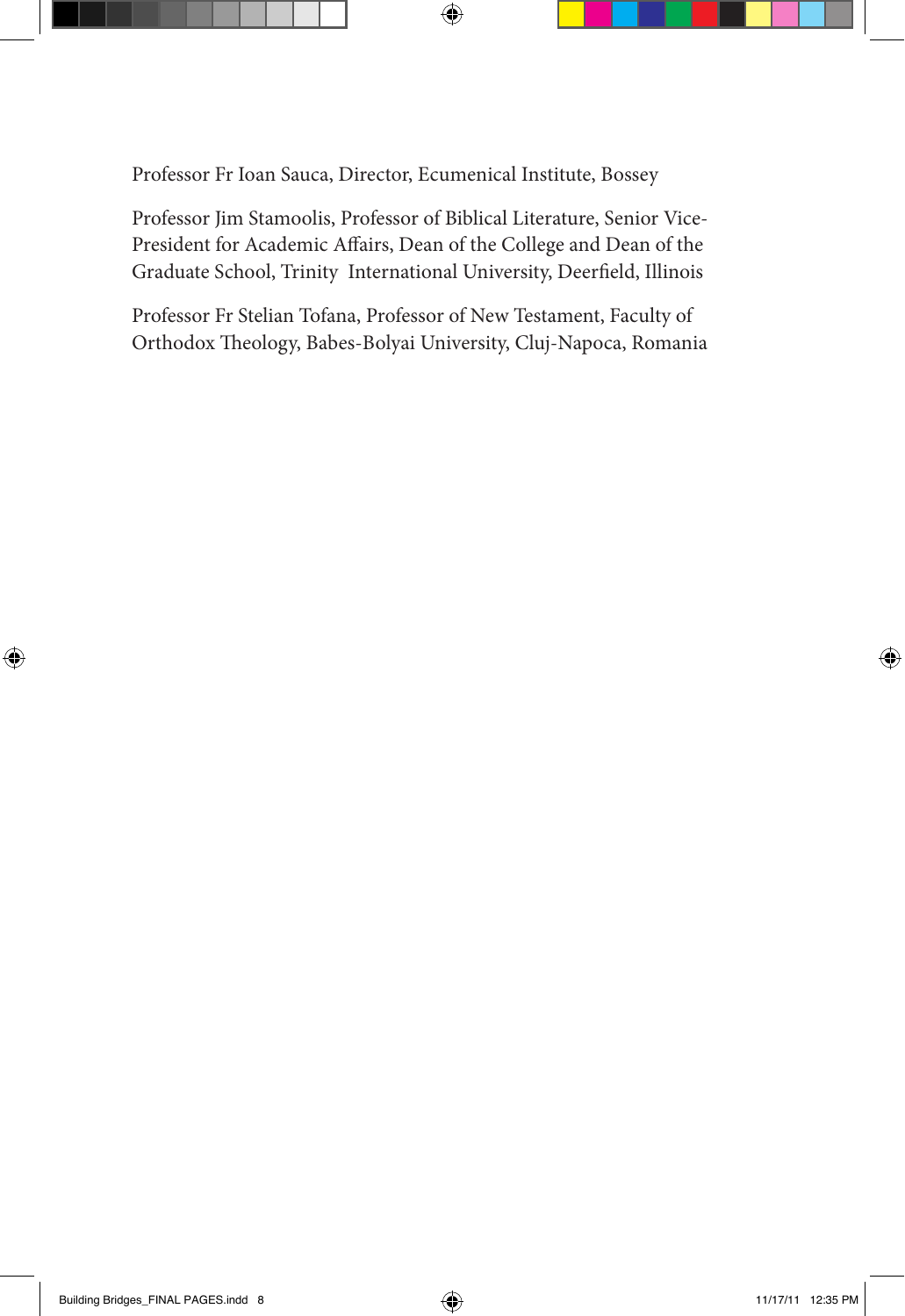## Introduction: Why Orthodox-Evangelical Encounter

*Ioan Sauca*

The dialoque between Orthodox churches and Evangelicals and its emerging outcomes could become one of the outstanding examples of present-day achievement in the ecumenical movement. At first glance, we might consider these two Christian traditions a long way apart historically and culturally, and theologically almost mutually exclusive. Yet some recent encounters between the two, and the ensuing results, have proved the contrary.

Within the context of the World Council of Churches, the first "official" attempt to bring the two traditions closer to one another was initiated during and immediately after the WCC general assembly in Canberra, Australia, in 1991. Following that assembly, three major consultations were organized between 1993 and 1998, at Stuttgart, Alexandria and Hamburg; the proceedings of those encounters have been published. The outcomes of these initial meetings had a considerable impact on the participants and their churches, but also on the programmatic work of the WCC.

From 2000 onwards, this initiative was continued by the Ecumenical Institute at Bossey, which included it in its own programme of seminars. In that endeavour, I received particular help and co-operation from two WCC colleagues, Ms Teny Pirri-Simonian and Mr Huibert van Beek. At that time, they were responsible for church and ecumenical relations and had been fully involved in earlier meetings with Evangelicals.

The encounters in Bossey had their own specific profiles, structures and outcomes. As a "laboratory" for the ecumenical movement, the Ecumenical Institute has provided a safe space and free academic platform, where discussion and experience could be shared in depth in such a way that none of the partners in the dialogue would feel threatened. In the new setting,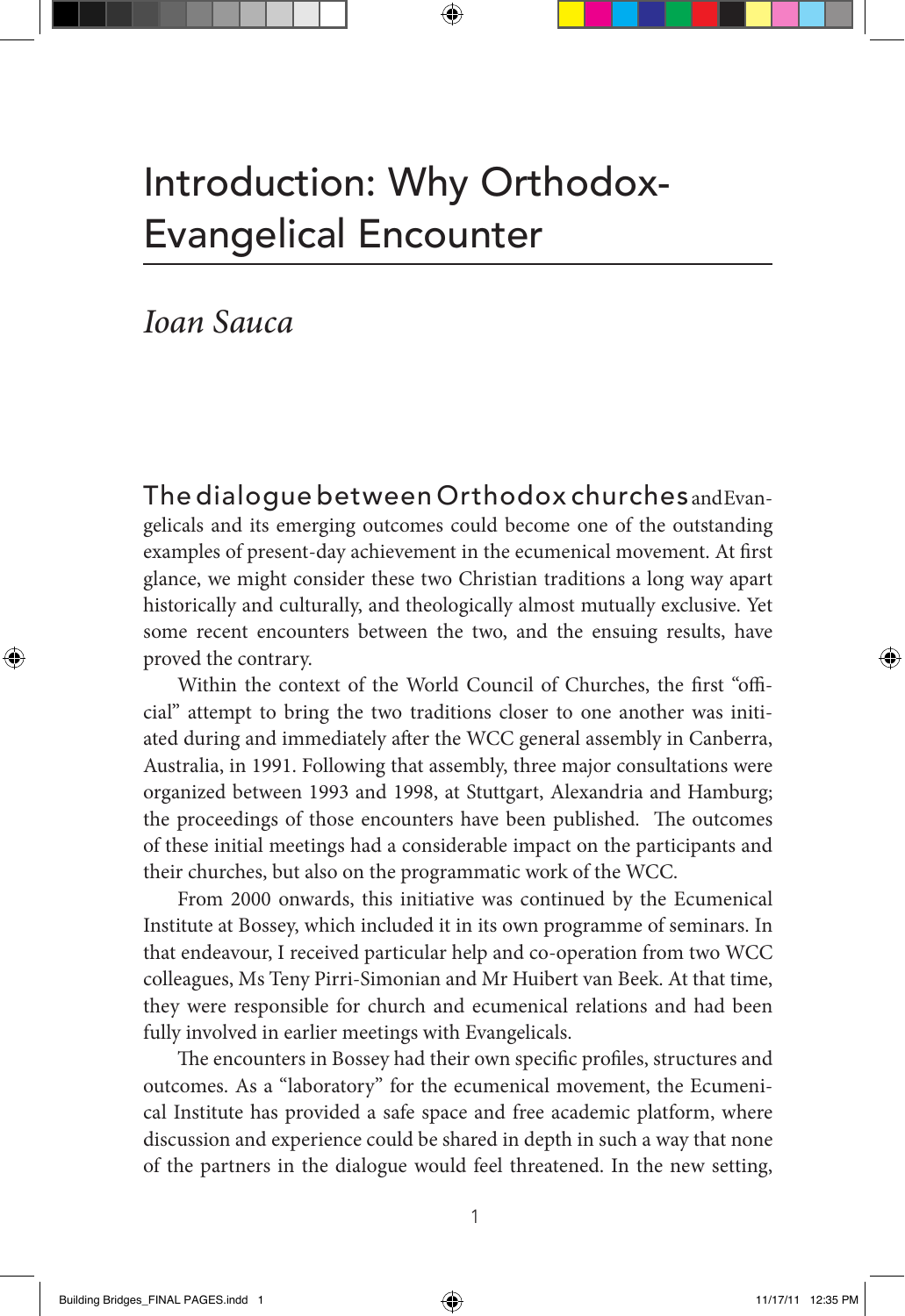we decided to adapt the content, structure and ethos of these encounters accordingly, to make them even more focused and meaningful.

Moreover, closer analysis of the relationship between Orthodox and Evangelicals throughout the world gave rise to new dynamics and new questions. Usually, in the dialogue between these two, the ongoing accusatory topics are those related to mission, such as "sheep-stealing" and "proselytism". From the perspective of Orthodox churches in the Middle East and Eastern Europe, the Orthodox are always the "victims", while the Evangelicals are the "proselytizers". But the situation has proved to be more nuanced. While conversions from Orthodoxy to Evangelicalism take place in Eastern Europe and the Middle East, similar conversions take place in Western Europe and United States from Evangelicalism, Pentecostalism or other free churches to Orthodoxy. Viewing the whole debate from this perspective, one may legitimately ask such questions as: when does mission become proselytism? Which is in fact the "sheep-stealing" church, the Evangelical or the Orthodox?

Therefore, a decision was taken to reject the eternal mutually accusatory mood in favour of a more profound academic approach to certain basic faith affirmations of both traditions, and to look instead at what is complementary rather than what is mutually exclusive.

Consequently the following features were adopted, which have imparted newness and freshness to the Bossey encounters:

Participation in these encounters has been enlarged in order to include not only Evangelicals from constituencies within the WCC, but also those who did not belong, or who were openly against it or cautious about having any relations with it.

In order to see better the complementarity between the two traditions, former Orthodox who converted to Evangelicalism and former Evangelicals who converted to Orthodoxy were intentionally invited to contribute.

The dialogue has moved from an emphasis on the relational approach to a deeper theological debate on issues which seemed to be either divisive or sources of misunderstanding between the two traditions.

As the meetings took place within the context of the "free academic platform" offered by Bossey, participants were free to express themselves openly because they did not speak on behalf of their churches but on their own account as specialists, church leaders, practitioners or academics in their respective fields. It was made clear from the beginning that the two groups would reflect and debate together on the topics selected but that they were not expected to produce reports or statements indicating complete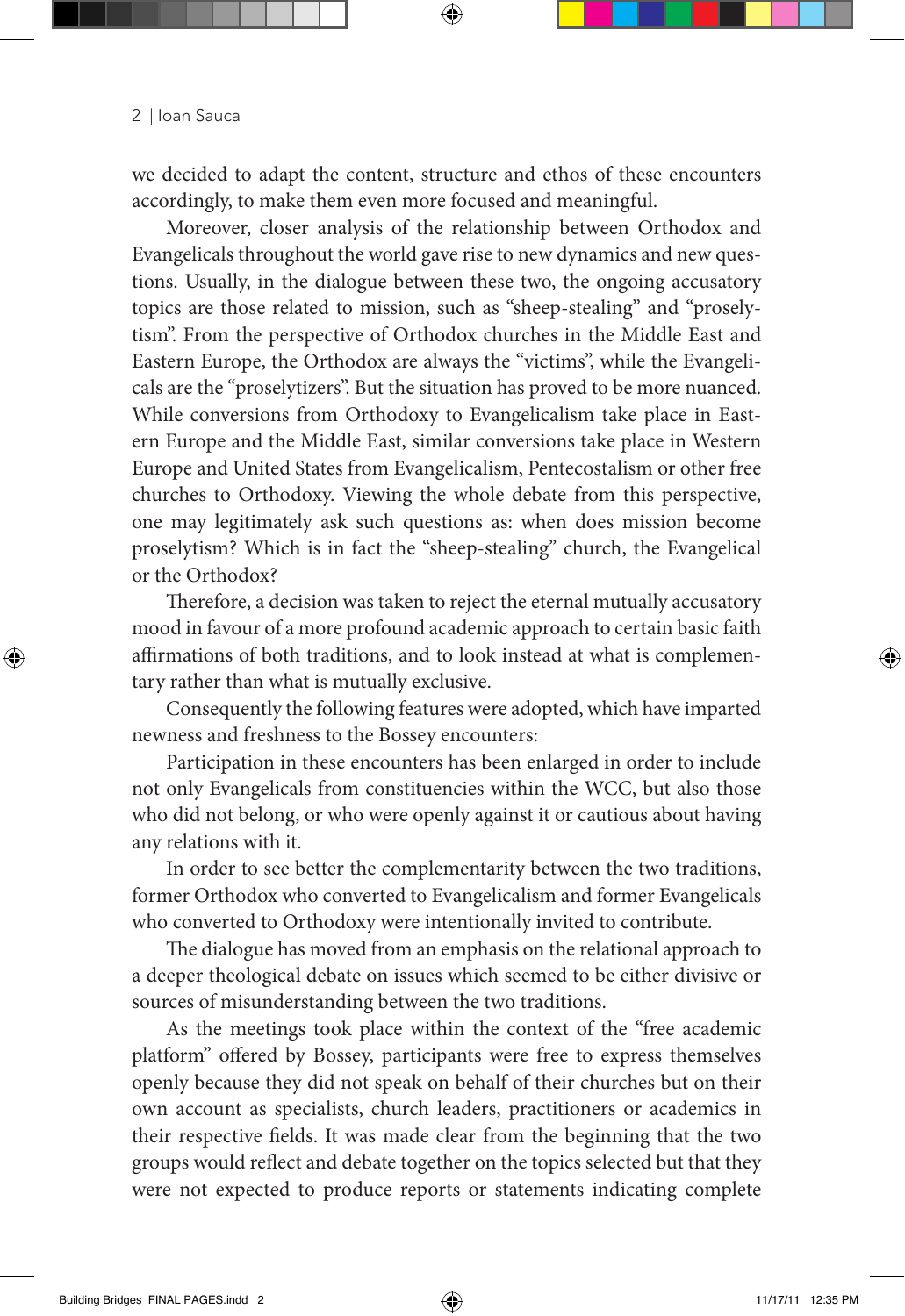convergence. That decision enabled participants to feel less cautious about any consequences in respect to the official positions of their own churches, and freer to be fully involved in the discussions.

The topics chosen for common study were among those most controversial and divisive for the two traditions. The first meeting, held in 2000, dealt with the issue of salvation and focused on the question: was salvation the result of an instant in which an individual was "born again", a continuous process, or both? In 2002 the topic was the role and place of the Bible in the two traditions, and in 2004 the nature and purpose of the church. The last encounter, organized in 2006, approached the sensitive topic of anthropology. It concentrated its attention on what it means to be human in the two traditions, as this very concept has had important theological and, especially, ethical implications which have come to be divisive for the two traditions.

The Bossey encounters, beyond their profound academic approach, proved to be liberating and enriching spiritual events. The days started and ended in the chapel; the periods of prayer and devotion were organized by members of each group in turn, thus introducing each tradition to something of the worshipping life of the other.

The whole endeavour proved to be more about unlearning than learning. From both sides, people came with stereotypes, caricatures and prejudices about the others. The safe, sincere direct encounters in the chapel, in the conference room and while sharing meals transformed these meetings into events leading to repentance. For example, the Evangelicals became more aware of the richness of the Tradition of the church, the spirituality and depth of Orthodox worship, and its profound biblical content. The Orthodox were also surprised, among other things, to find out that affirming the idea that one is "born again" in an instant does not exclude an understanding of salvation as a continuous process (*theosis*), but rather regards such an event as the concrete starting point of salvation. While the two groups rejected proselytism as an aggressive crusade of conversion and denounced the attitudes underlying the intentional practice of sheep-stealing, both also agreed that mission as witness is an obligation, a responsibility and a call for each Christian. At each encounter, the two groups were encouraged to reflect on what they had learned from, and valued in, the other tradition.

As these meetings were organized under the auspices of the WCC, each time one occurred the group was given the opportunity to visit the WCC